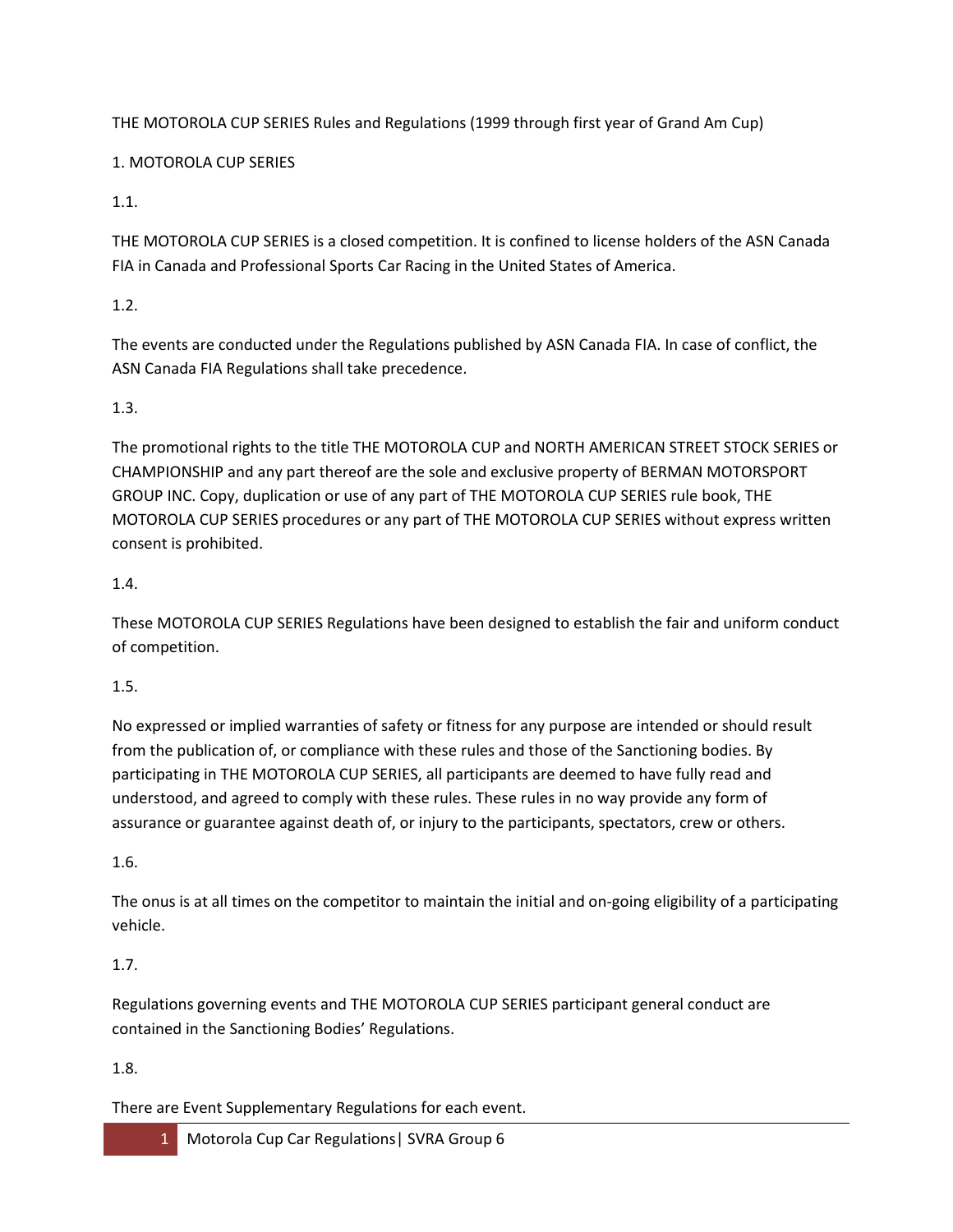### 2.MOTOROLA CUP SERIES OFFICE

3.SANCTIONING

# 4.CONDITIONS OF SERIES ENTRY / ACCEPTANCE

4.4.

In the interest of maintaining close competition, the Series Chief Steward may at any time require performance-reducing modifications to any vehicle. Modifications may include, but shall not be limited to a requirement to add weight; limit tire size; provide and install air restrictors; throttle limiting devices; or require any and all devices or methods as may be determined to reach the level of reduction so desired.

5.

MOTOROLA CUP SERIES CLASSES

5.1.

THE MOTOROLA CUP SERIES will categorize all eligible makes and models into four classes entitled Grand Sports, Sports, Touring, Compact.

6.

MOTOROLA CUP SERIES ENTRIES AND REGISTRATIONS

7.RACE FORMATS

8.QUALIFYING

9.STARTING GRID LIMITATION

10.VEHICLE ELIGIBILITY (Also Refer To Rule 52)

10.1.

Eligible base vehicles must have been produced for sale in North American markets and produced at a world-wide rate of no less than 5,000 units for a twelve month period. The responsibility to prove production numbers rests with the Entrant. Prototype vehicles and/or components are not eligible.

10.2.

Vehicles must be available for sale through manufacturers' dealerships for no less than thirty days prior to competing in THE MOTOROLA CUP SERIES. The responsibility to prove availability described herein rests with the Entrant.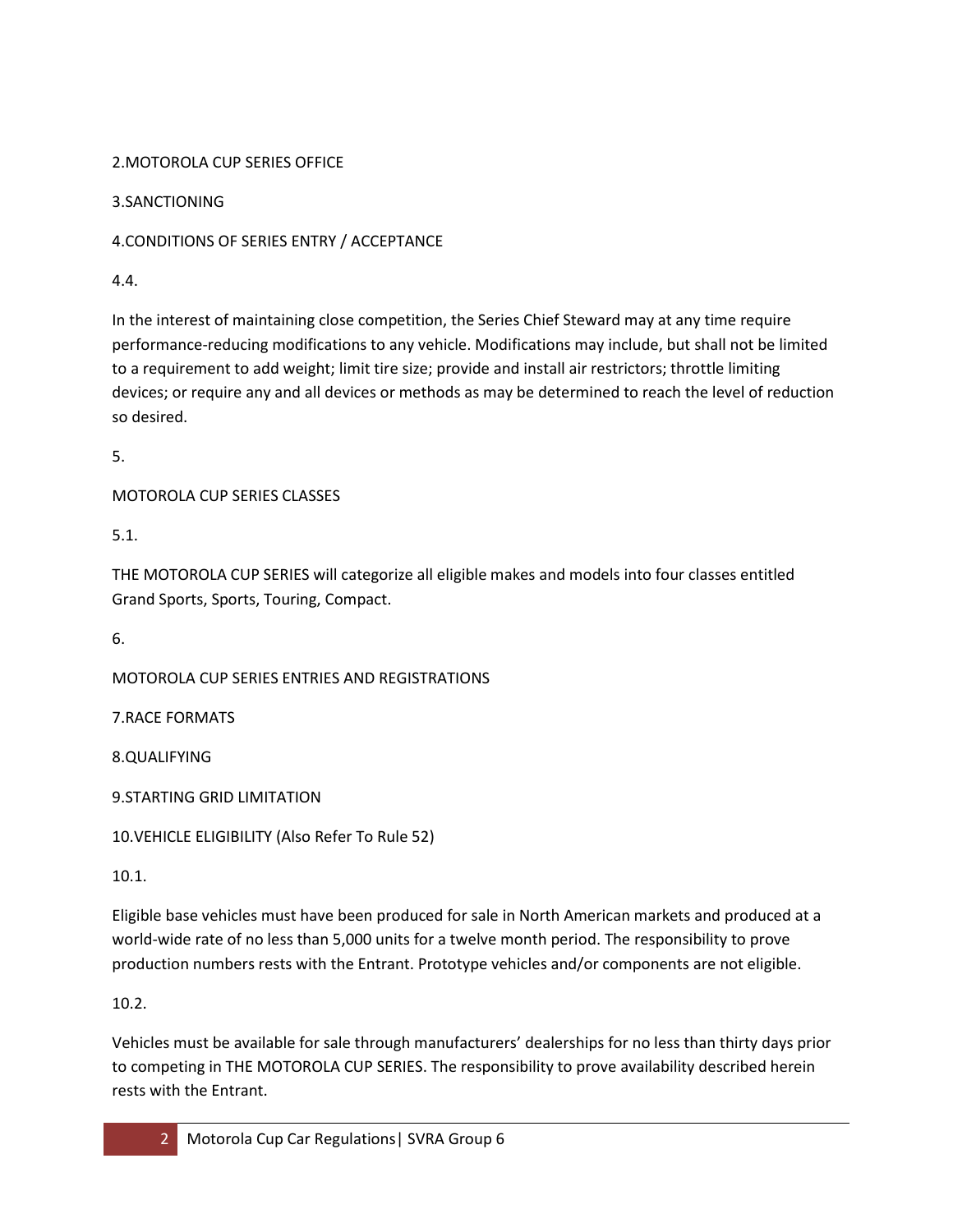### 10.3.

Cars with convertible tops are not eligible except for those makes and models that are sold exclusively in North America as convertibles and unless an approved removable factory hardtop is fitted and in place at all times during the event. An application for such vehicles for acceptance in the MOTOROLA CUP SERIES must be submitted to the MOTOROLA CUP SERIES Office for consideration.

### 10.4.

Entrants must ensure that the correct MVMA and/or MMVS for North American-built vehicles, or comparable forms for foreign-built vehicles, is submitted to THE MOTOROLA CUP SERIES Office. These forms must accompany any request for inclusion of a vehicle into the Vehicle Eligibility List. For vehicles currently eligible and accepted, the forms must be received no less than 30 days prior to the first event.

### 10.5.

Competitors entering a previously unregistered vehicle must inform THE MOTOROLA CUP SERIES Office no less than seven days prior to an event to confirm eligibility and classification.

### 10.6.

Vehicles must bear the manufacturer's serial numbers (VIN) in the manufacturer's locations. Numbers must exactly match the specifications of the vehicle as described in the MVMA and/or MMVS for North American-built vehicles, or comparable forms for foreign-built vehicles. Should a vehicle not have a VIN, the Entrant must declare in writing:

a) Why the car does not have a VIN;

b) An invoice for the vehicle (donor car, body in white, etc.)

c) If the car has previously been in competition, the Entrant must provide a recognized vehicle logbook.

# 10.7.

Throughout the season, Entrants must advise THE MOTOROLA CUP SERIES, and have approved in writing, 48 hours in advance, any running model changes to any vehicle that would have the effect of changing the vehicle from the original MVMA and/or MMVS for North American-built vehicles, or comparable forms for foreign-built vehicles.

### 10.8.

Save and except for those modifications to a vehicle that may be deemed necessary by the manufacturer such as in the case of a "Product Recall" or "Campaign Change," and modifications permitted by these regulations, eligible vehicles must remain as originally delivered by the manufacturer to the public.

### 11.MANUFACTURER'S SHOP MANUAL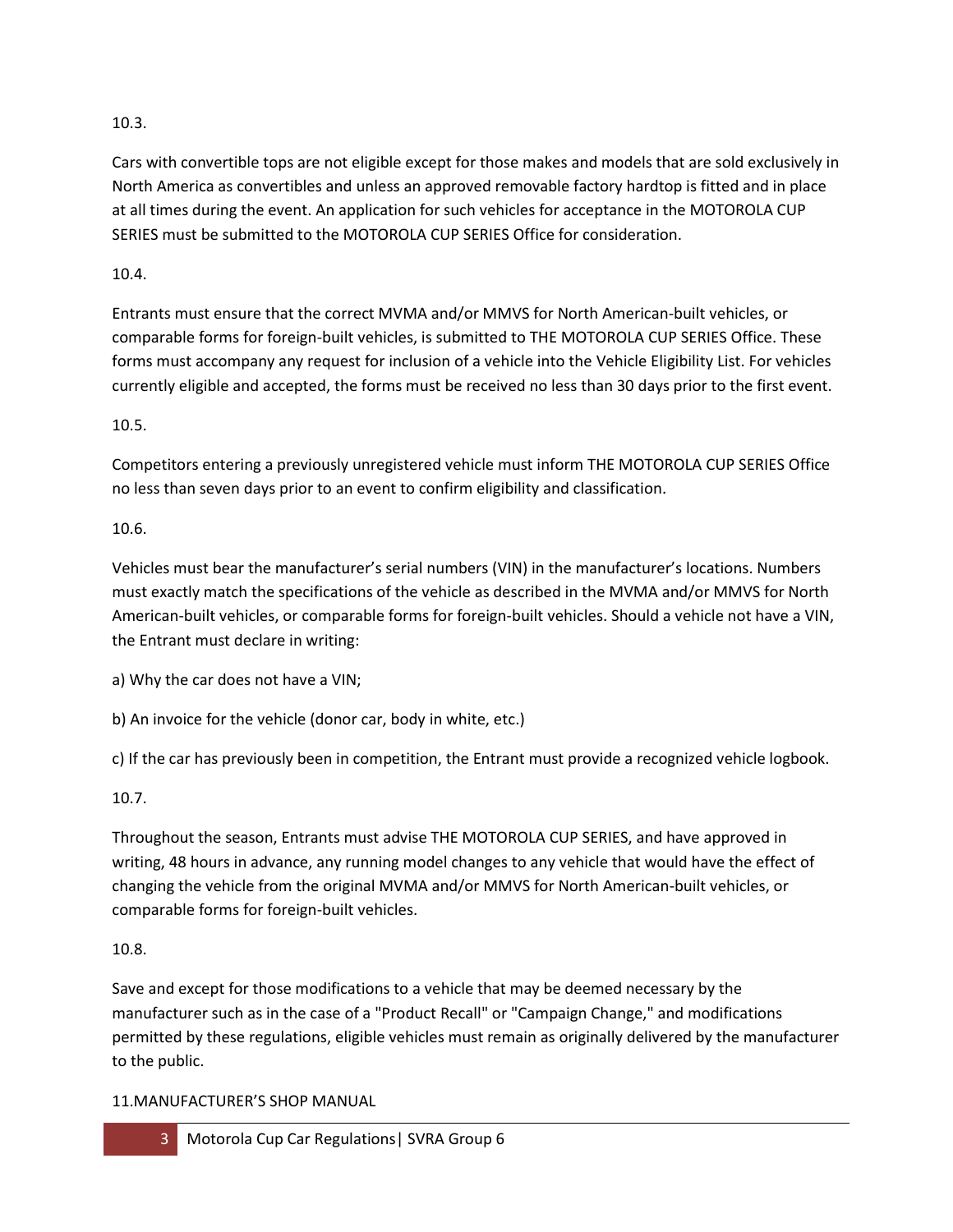#### 12.

### MANUFACTURER'S FACTORY ORIGINAL EQUIPMENT OPTIONS

12.1.

The MOTOROLA CUP SERIES definition of a manufacturer's factory option is:

a) That options, part(s), specifications made available are not "custom" or "one-off" special orders for competition purposes for special customers.

b) That all options, part(s), specifications can be ordered by any North American consumer through the manufacturer's dealership network.

c) That all options, part(s), specifications must have been available at the time of purchase of the vehicle or subsequently approved by provisions within these Regulations.

12.2.

Police packages, other performance special order options and limited edition models are not permitted unless specified in Vehicle Eligibility (See Rule 52).

Subject to the discretion of MOTOROLA CUP SERIES officials, manufacturers may be required to provide specific car parts.

13.

RACE CAR WEIGHTS

14.

VEHICLE AND DRIVER LOG BOOKS

15.

NEW MODELS - CLASSIFICATION

16.

MAINTAINING VEHICLE ELIGIBILITY REQUIREMENTS

17.

DRIVER ELIGIBILITY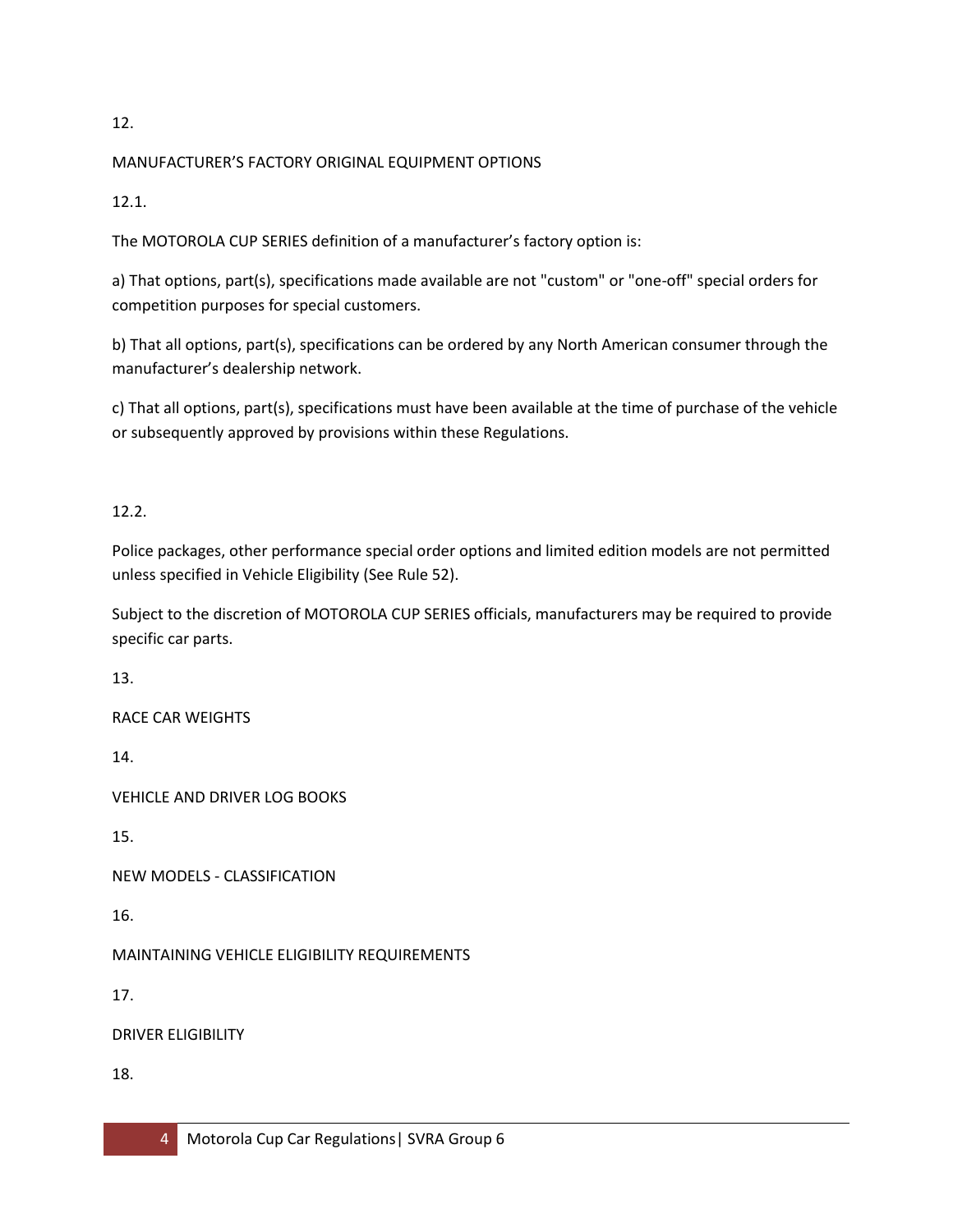OFFICIAL CRESTS AND DECALS

19.

COMPETITION NUMBERS

20.

DRIVER'S MEETINGS

21.

MOTOROLA CUP SERIES POINTS

22.

RACE FINISHING - SCORING AND AWARDS

23.

SHARING OF DRIVING

24.

FUEL

25.

MOTOROLA CUP SERIES CARS ON PUBLIC ROADS

26.

VEHICLE ELIGIBILITY

26.1.

No vehicle may be modified in any way unless specifically required or authorized by these rules or by the ASN Canada FIA Regulations. Unless these MOTOROLA CUP SERIES Regulations or the ASN Canada FIA Regulations state that you may or must alter a vehicle, YOU MAY NOT DO SO.

26.2.

Ford Mustang may use the optional four-wheel disc brake package from Ford Motorsport Catalogue Part No. M-2300-C.

26.3.

All 1993 and 1994 Camaros and Firebirds must install a supplemental power steering pump oil cooler.

26.4.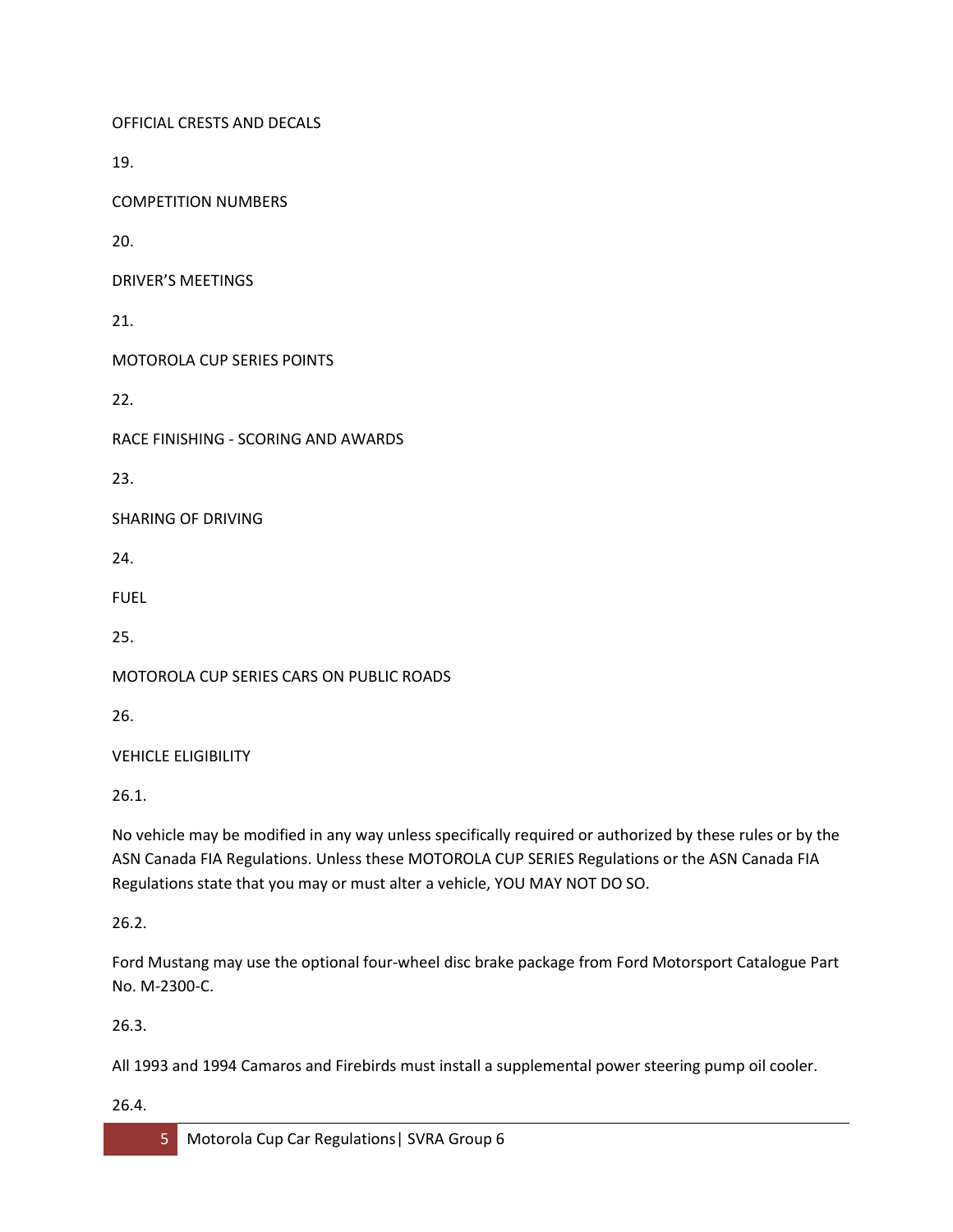For GM 93-99 Camaros and Firebirds, the track must remain within 1 1/2 inches of the original manufacturer's specifications. Refer also to Rule 39.3.

26.5.

Oldsmobile Achieva must make a specified rear wheel bearing modification.

26.6.

Porsche 968 P30 and P31 suspension option is approved.

26.7.

Porsche 968 must use the revised competition version arms (slotted groove on side of ball joint) part numbers 951 341 027 32 L/S and 951 341 027 32 R/S available from Porsche or other such approved after-market supplier.

26.8.

1993 -1998 Porsche 911 C2 and C4 cars must replace the production dual-mass flywheel and clutch assembly with the following Porsche mandated and approved components:

Part # Description

96410223931 Flywheel

96411602853 Clutch Plate

96411601333 Clutch Disc

94411608000 Throw Out Bearing

95011689330 Bearing Sleeve

26.9.

1993 to 1999 Chevrolet Camaros and Pontiac Firebirds will be allowed to use the GM Motorsport specified "SS and WS6 upgrade package" in its entirety.

26.10.

1993 - 1999 Camaro and Firebird cars are permitted to use either "Torsen" or "Auburn" limited slip differentials with a 3.42:1 gear ratio. Fitting of the transmission from a later car into a 1993 car is permitted if notification is made in writing to the MOTOROLA CUP SERIES Office at least 30 days prior to the first event. Upon approval from the Office, that will then be the transmission of record for the balance of the season.

26.11.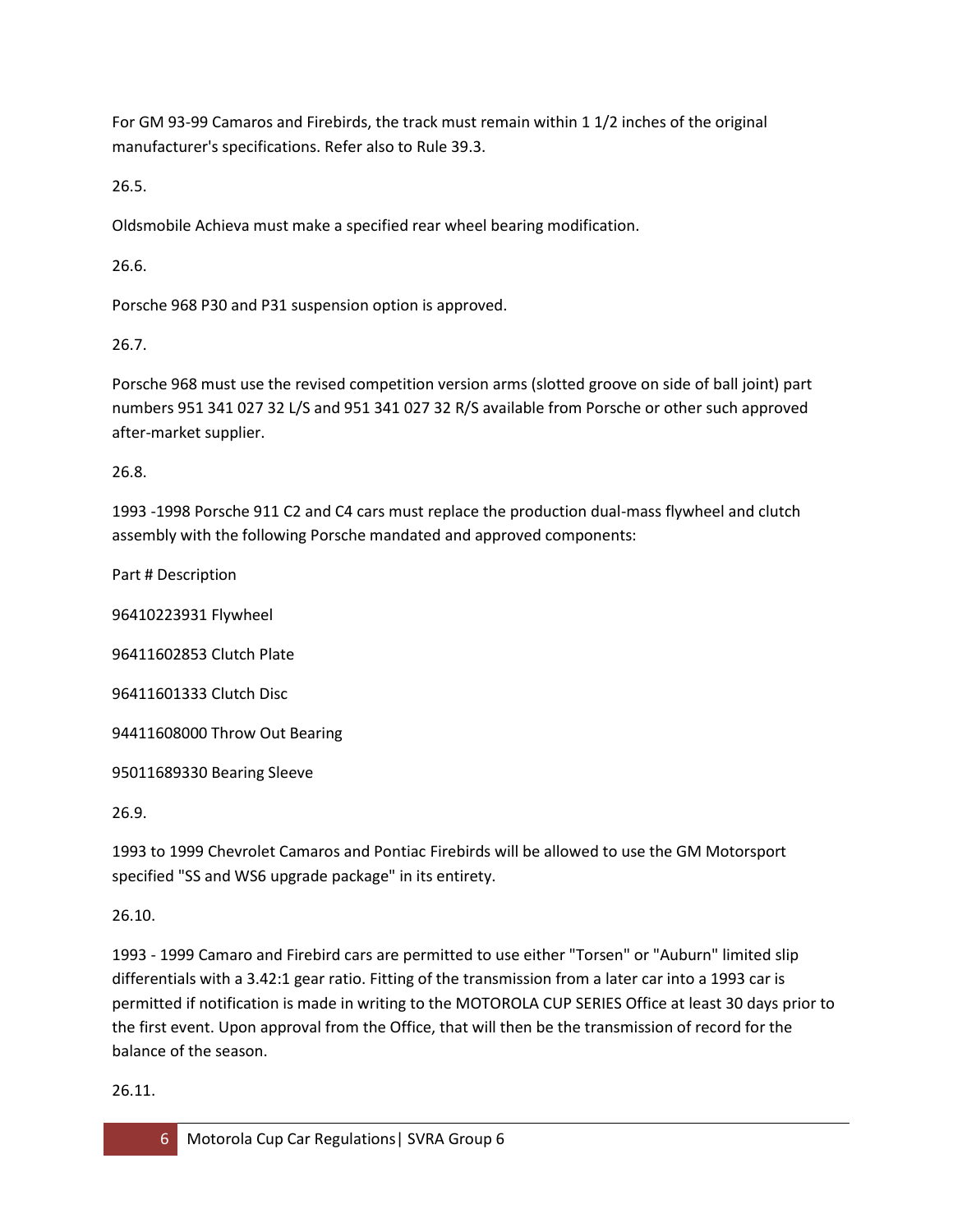Removal of the body side skirts supplied as original equipment on the 1996 Pontiac Trans-Am is permitted as is the fitting of General Motors' "Specialty Vehicle Ground Effects" kit - GM Part #12363915 or 12363940.

26.12.

The removal or disablement of the A.I.R. System on 1993 - 1998 Camaro and Firebird is required.

26.13.

1992 - 1994 Nissan NX2000 cars are permitted to cut a section of the front bumper cover to improve engine cooling as per details on file at THE MOTOROLA CUP SERIES Office.

1994 - 1996 Porsche 993 C2 may use the following gears:

Part # Description

95030290352 Third Gear

95030290442 Fourth Gear

95030200580 Fifth Gear

26.15.

The Ferrari 348 to 1994 is permitted to perform the brake rotor upgrade as is commercially available from Ferrari of Washington and which conforms to those specifications for said package as are on file with THE MOTOROLA CUP SERIES office.

26.16.

1993-1998 Acura NSX cars are required to have a front track absolute measurement not exceeding 1550 mm and a rear track absolute measurement not exceeding 1570 mm. Both of these measurements include the 12.7 mm allowance referred to in Rule 2.15.3.

26.17.

1993-1996 Acura NSX cars may upgrade to 1997 spec. including the use of Comtech radiator and Comtech air box part #CTM2550

26.18.

The 1997-99 Hyundai Tiburon must install an oil cooler to the right, below and behind the radiator, of the following specification:

Model: Mocal AR 221 13 Row

Size: 4 inches X 11 1/4 inches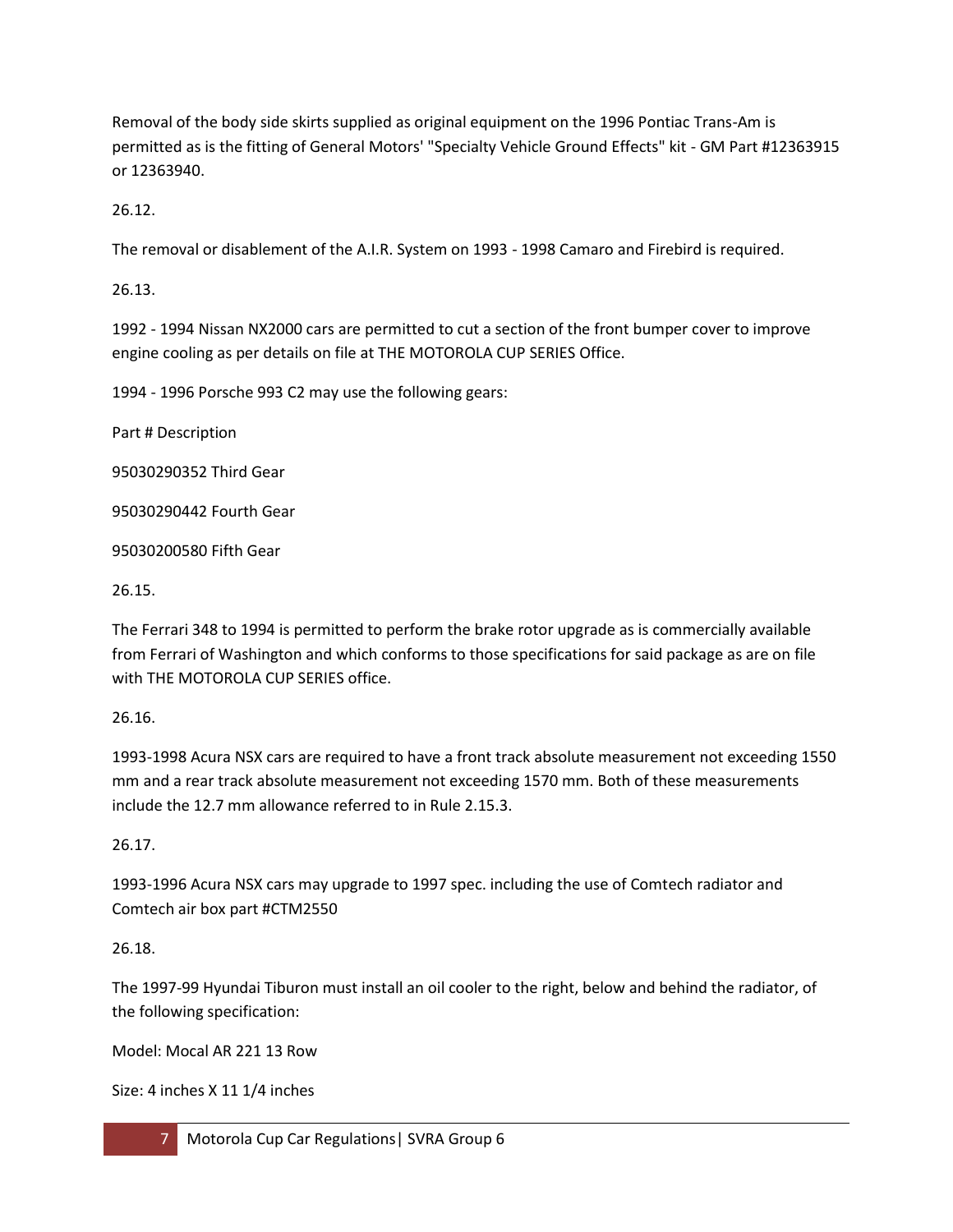### 26.19.

An oil pan of original equipment manufacture and specification in every way except for an extension extending forward from the floor of the pan for a distance of one inch and then upward for a distance of one inch and then extending straight back reattaching to the standard riser of the pan is required to be fitted. The total increase in capacity of the oil pan as a result is to be one half litre.

### 26.20.

For 1993-99 Camaro and Firebird cars the use of an alternate radiator with integrated power steering and engine oil cooler as supplied by General Motors and conforming to the following specifications is approved: Dimensions overall: Thirty inches wide by eighteen and three quarter inches high by two and three quarter inches thick (using two - one and one quarter inch thick rows.)This component will be a duplication of the production configuration in regards to fittings, coolers, bosses and the like except for core thickness and tank material. Additionally, the installation of two filler panels to block the holes on each side of the radiator that are left when the air conditioning condenser is removed, is approved. These panels shall serve no other purpose other than to cover the hole and shall be of solid material affixed in a workmanlike manner.

### 26.21.

1993-97 Camaro and Firebird cars are allowed to fit the General Motors Motorsport Kit including the camshaft and rockers to the LT1 engine. The 1993 -1997 Camaro and Firebird cars may update the exterior body panels to conform to the 1999 specification Camaro and Firebird cars provided this includes the replacement of hood, front fenders, front facia, rear spoiler, headlights and taillights. Ram Air hoods may be modified internally to match the inlet air cleaner of the 1997 LT-1 Ram Air engine.

### 26.22.

1998-99 Camaro and Firebird cars must use the LS1 engine as fitted and may use the 1LR authorized Motorsport package which includes the 1LE brake package, radiator and camshaft.

# 26.23.

Mazda Miata is allowed to use the Mazda cold air induction system Part Number 0000-06-53-2.

# 26.24.

BMW M3 is allowed to use the 1994 S50B30 3.0L engine and DME unit. The 1995-

### 26.25.

6 Bosch Electronic 3.1 system is approved for the BMW 328 and M3 to be used in conjunction with a 60 mm throttle body.

### 26.26.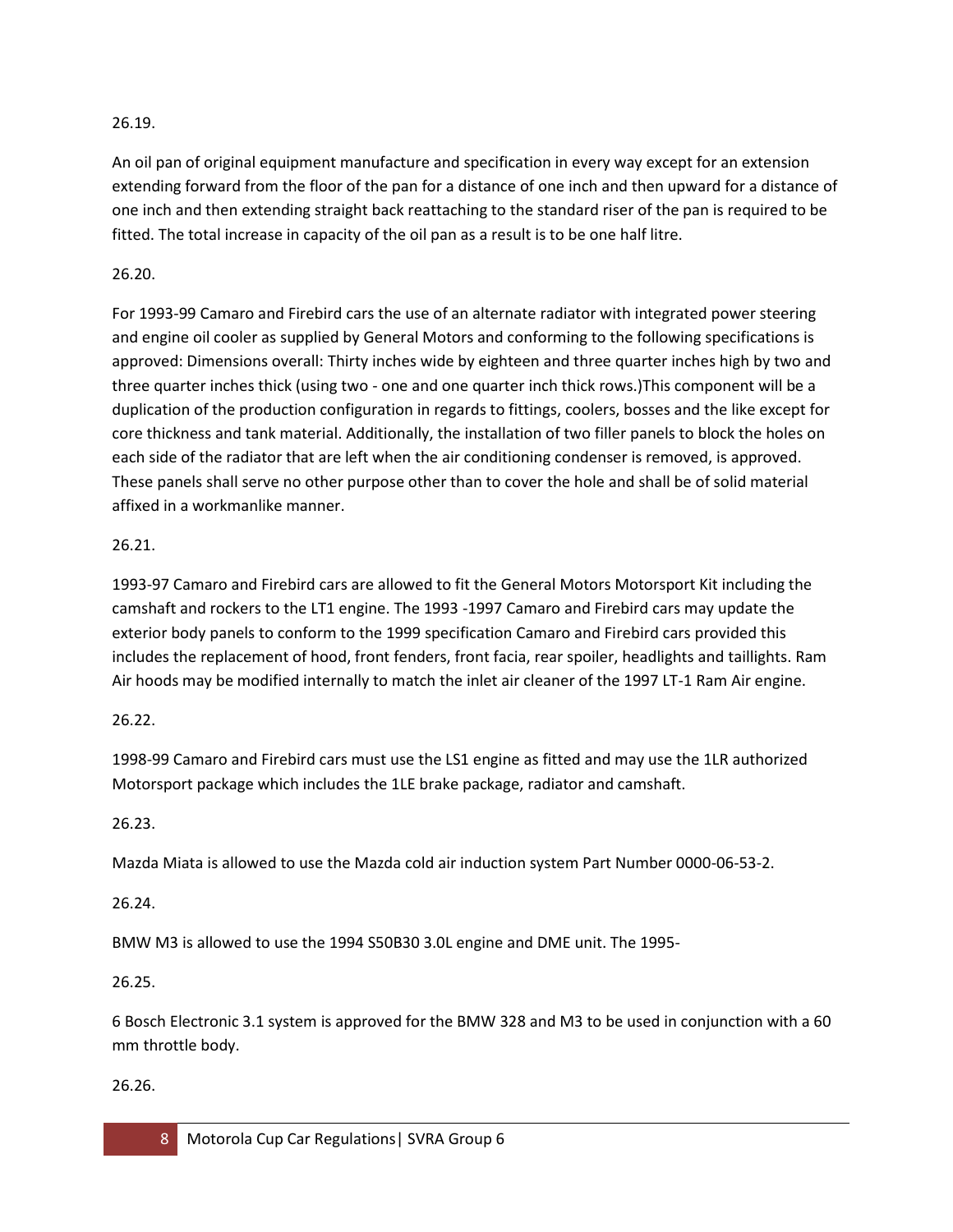Ford Mustang Cobra R 5.8 litre engines may use the stock dish piston with a min dish volume of 13 cc, and a standard Aluminum GT-40 cylinder head with a minimum combustion volume of 56 cc and a compression ratio not to exceed 10.59:1

26.27.

Mazda MX6 may use camshafts KL31-12-440 and KL31-12-420.

26.28.

1998 Ford Mustang 4.6 litre version may make the following modifications: underdrive pulley set for crankshaft (130mm), alternator (64 mm) and water pump (162 mm) Motorsport part # M-8509-D462 94 mm bore block with flat top pistons (5.0 litre)- Motorsport camshafts with 11.1 mm lift and 280º SAE duration- intake manifold runner control (IMRC Eliminators) Motorsport part # M-9524-D464- SVO unequal length, long tube headers. Individual header tubes of 1.625" diameter to common 4 into 1 collectors per bank.

26.29.

All turbo charged cars must install an AN-4 male fitting on a location as specified by the Technical Director for the installation of a MOTOROLA CUP boost recorder gauge. It is at all times the responsibility of the Entrant to ensure this fitting is operative for all track sessions. Turbo charged cars may be monitored at any time. No turbo charged car may enter the track for a qualifying session without a functioning MOTOROLA CUP boost recorder, nor may he leave the track after any session without receipt of a series printout of data downloaded from the boost recorder or specific permission otherwise from a series official. Any means may be used by the Technical Director at any time to control vehicle performance.

26.30.

A complete set of rules governing turbo cars will be provided as a bulletin, and appendix to these rules

27.

AUTHORIZED MODIFICATIONS

27.1.

External original equipment radio antennas must be removed or if retractable, must be fully retracted.

Brakes

27.2.

Fluid or fan cooled brakes are not permitted.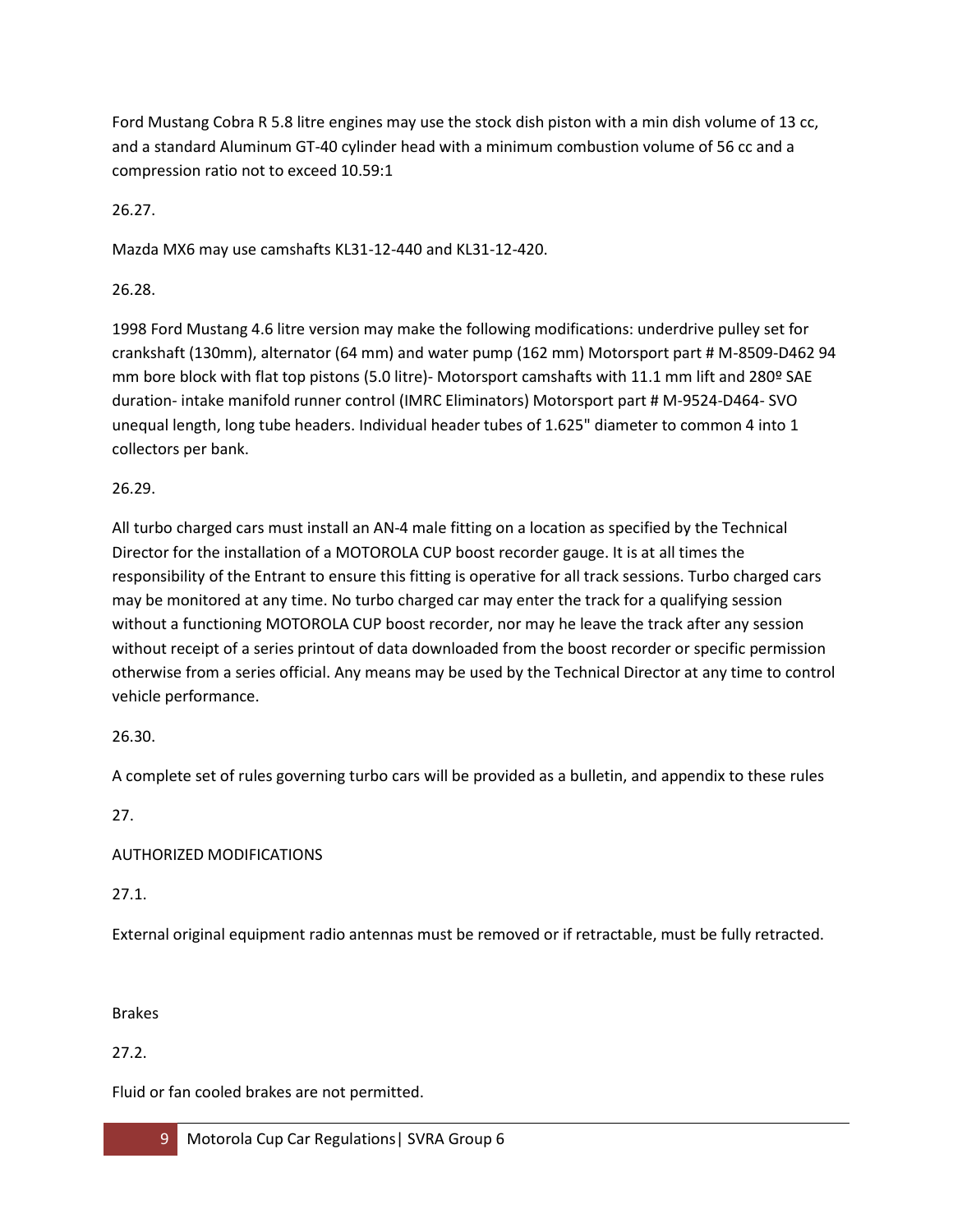### 27.3.

The brake pads/shoes are free.

27.4.

Brake lines and hoses are free provided the standard internal diameter and routing are maintained and the material is of equal or better quality than the original.

27.5.

An on/off switch may be installed to disable anti-lock braking systems.

27.6.

Brake disc grooving will be allowed.

27.7.

No more than 4 grooves per side will be allowed.

27.8.

The maximum depth of each groove is .0625" (1.6 mm).

27.9.

Cross drilled brake rotors are not permitted

Brake Ducting

27.10.

Backing plates and/or dust shields are free.

27.11.

Standard parking, fog light and headlight openings may be used as air duct openings provided that no modifications are made to the external bodywork.

# 27.12.

Air ducts under the front bumper are free so long as they do not protrude more than two inches below the bumper/spoiler.

# 27.13.

The inner fender panels may be modified only to allow for air ducts. See Rule 29.7.

### 27.14.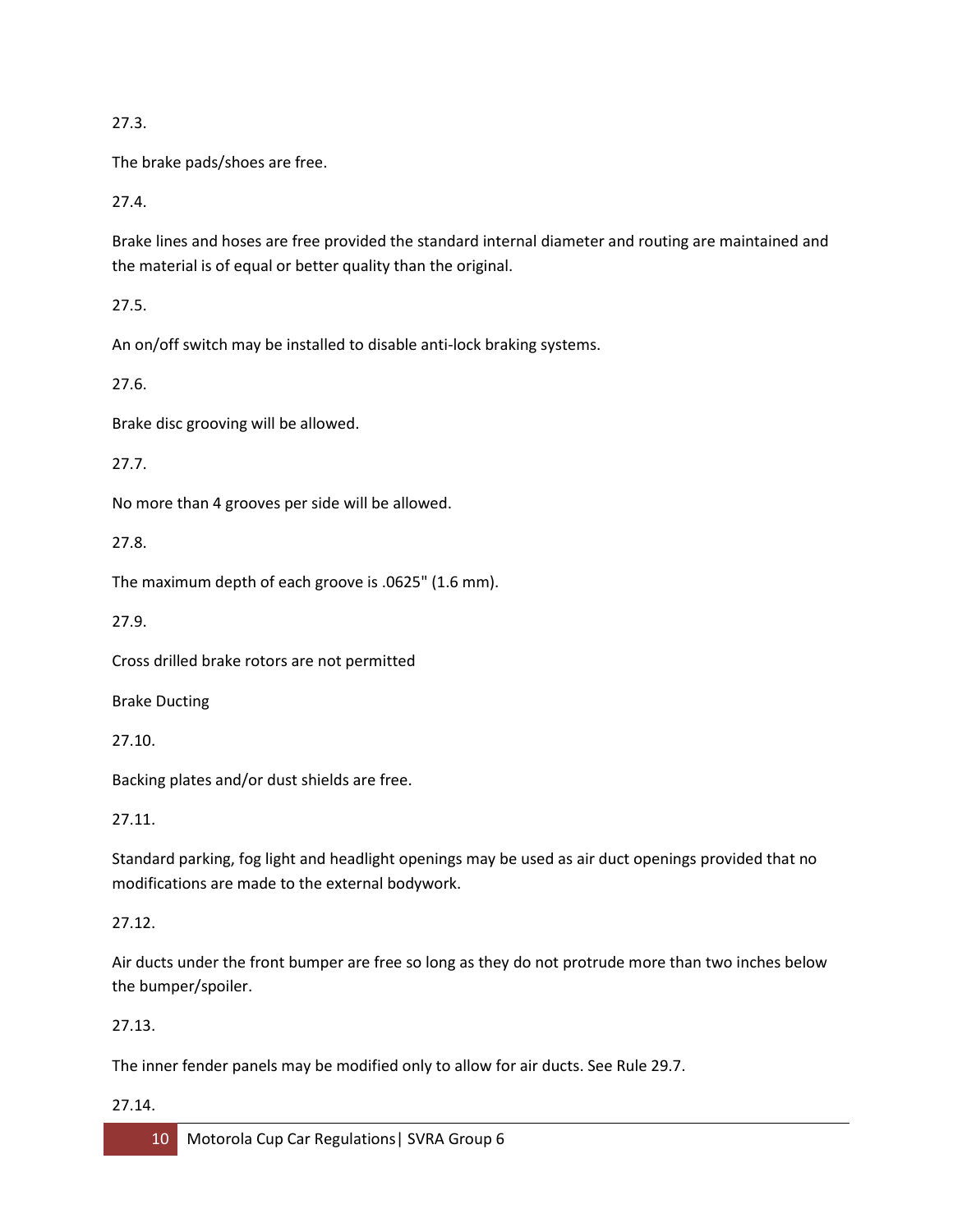The maximum diameter of the brake ducting is to be three inches.

Suspension

27.15.

Shock absorbers, springs and strut assemblies are free, provided that no modifications are made to the original mounting points beyond what may be required to accommodate the fitting of camber adjusting plates. Notwithstanding the above and excluding those specific angles of adjustment defined as camber and caster, the suspension geometry must remain identical to that as intended, designed and defined by the vehicle manufacturer

# 27.16.

Front and rear anti-sway bars, including brackets, bushings, hardware and links are free, provided they are bolted in place using the manufacturer's original mounting points.

# 27.17.

Competitors with vehicles equipped with a weld-in type anti-sway bar must obtain approval in writing from the Series Office before attempting modification.

# 27.18.

Variable or adjustable suspension mounting points are not permitted unless delivered as original equipment.

# 27.19.

Sway bars that can be adjusted from the driver's compartment are not permitted.

# 27.20.

Any suspension or sub-frame bushing may be replaced provided the dimensions of said bushing are identical to that of the original equipment. Installation of such bushings must be accomplished without modification to any other component. Engine and transmission mounts are not considered suspension bushings.

# 27.21.

No spherical suspension bearings are allowed on suspension mounting points except on shocks and sway bars.

# 27.22.

A reinforcing bar running from side to side and attached at the top of the front or rear strut or suspension towers is permitted. An additional bar attached at the top of each front strut suspension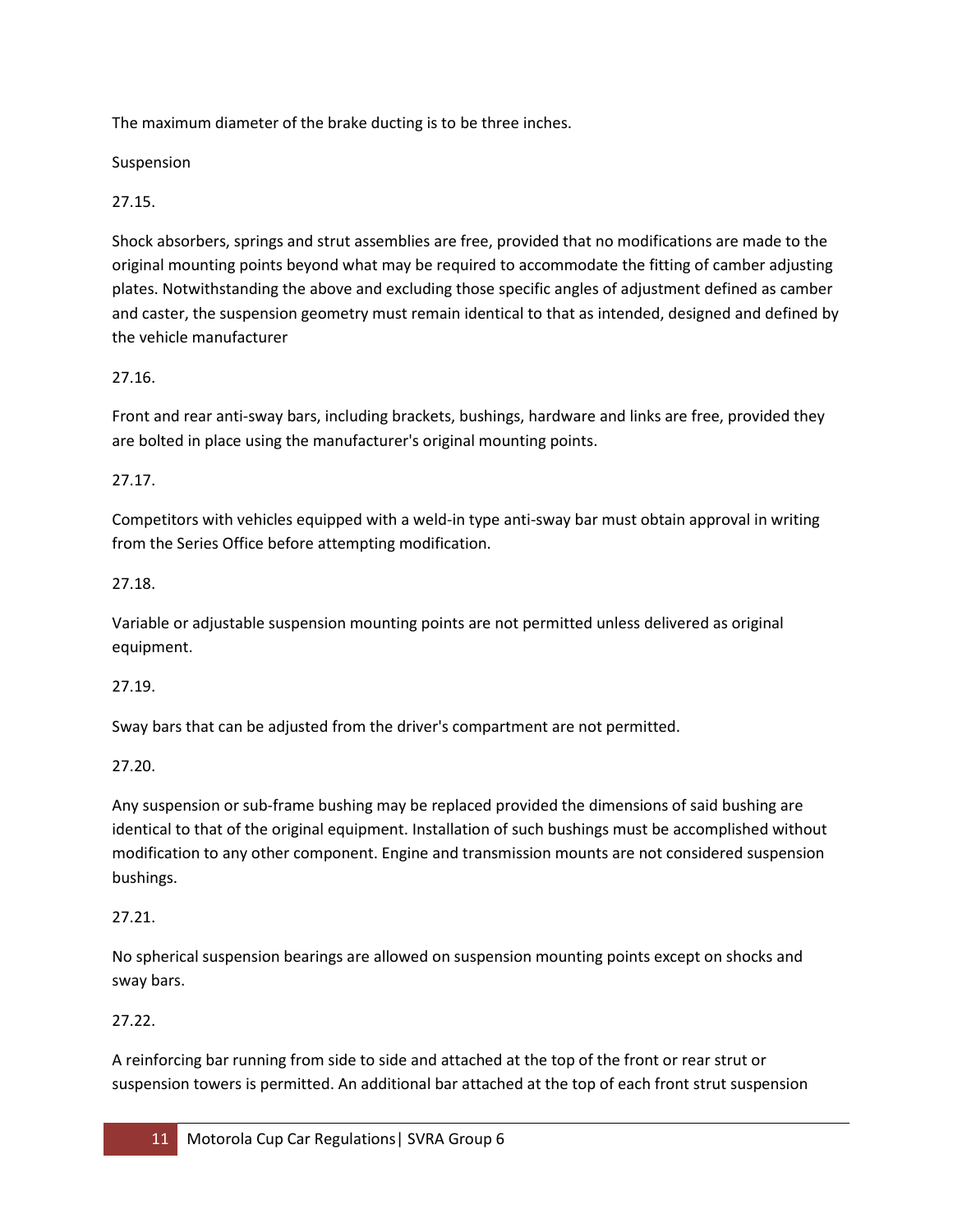tower and running to a suitably reinforced common attachment point at the center of the firewall is permitted.

27.23.

Minimum ride height for all cars is five inches (5 in) measured at the rocker panel without fuel and driver.

27.24.

Transmissions, Transaxles, Differentials

27.25.

Both manual and automatic transmissions are eligible.

27.26.

Ratios may not be altered from original equipment specifications as recorded on the Vehicle Information Form.

# 27.27.

Limited-slip or posi-traction differentials are permitted, only if sold as original equipment on the exact make, model and year of the vehicle entered. Breakaway torque is free.

Open Driveshafts

27.28.

On front engine/rear wheel drive cars, a metal strap must be mounted to the chassis to prevent the drive shaft from leaving the vehicle in the event of a driveshaft coupling failure.

Seam Welding

27.29.

Seam welding is permitted , provided no material is added.

28.

SAFETY

29.

INTERIOR / EXTERIOR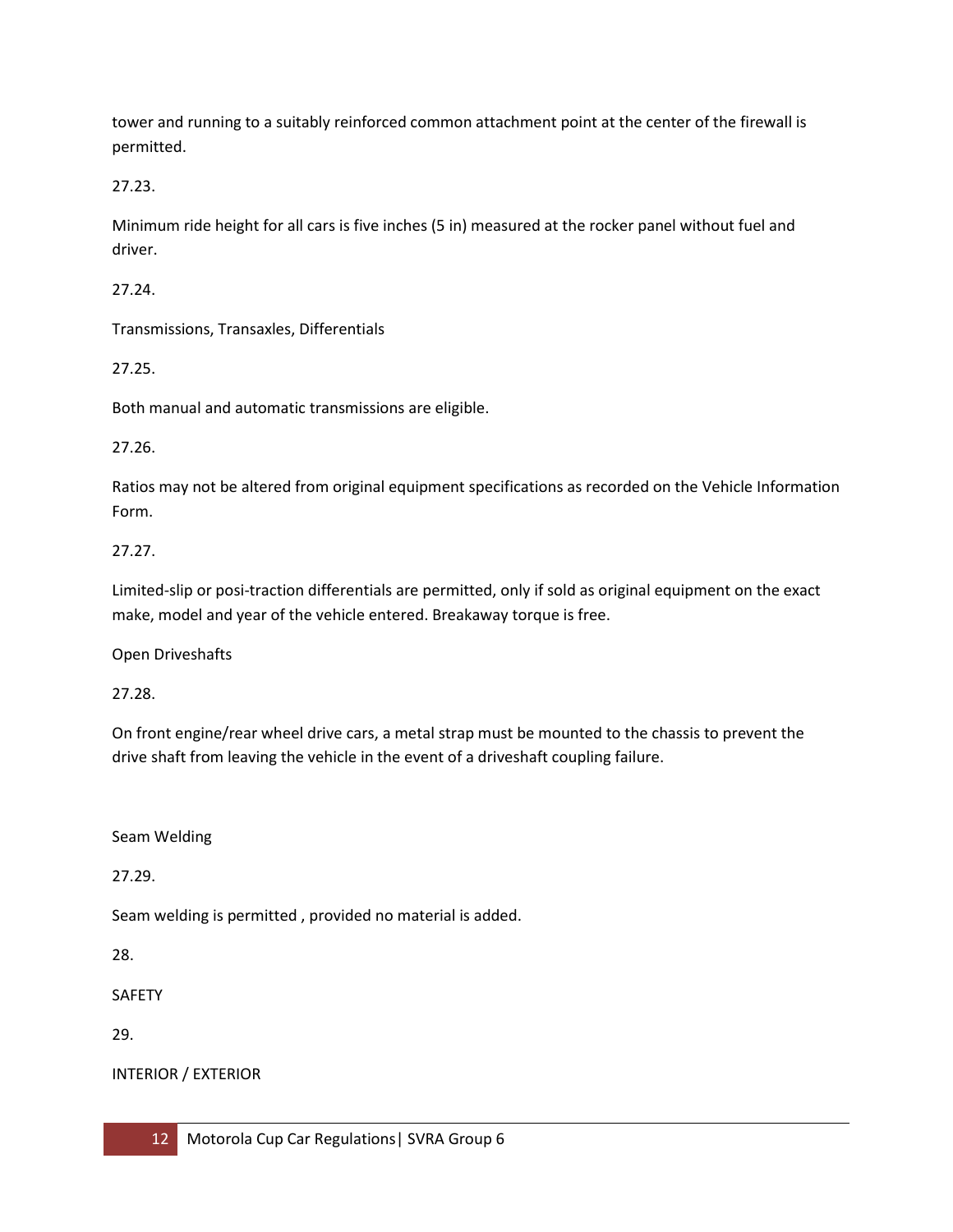29.1.

Any items not mentioned may be modified only if permission is granted in writing by the MOTOROLA CUP SERIES Chief Steward.

29.2.

The steering wheel may be replaced with an after-market unit provided that no part of the steering wheel is constructed of wood.

29.3.

Accessory gauges may be added provided the original units remain in place.

29.4.

Low tire pressure warning systems may be installed.

29.5.

All Air bags must be removed. All other air bag components may also be removed.

29.6.

Radios, equalizers and amplifiers may be removed provided that a plate is securely installed to cover the hole left from removing the unit.

29.7.

Inner fender plastic liners may be removed.

29.8.

Sun visors may be removed.

29.9.

Interior headliners, passenger seats, carpets and under carpeting material, all interior trim panels, radio speakers, center consoles, front side door glass and regulators may be removed, all remaining side glass must be clear taped. Inner door trim panels may be modified or removed, but if removed, must be replaced by an aluminum panel or other suitable material and installed in a workmanlike manner.

29.10.

Where materials are modified or removed the minimum vehicle weights shall be maintained in accordance these MOTOROLA CUP SERIES Regulations.

29.11.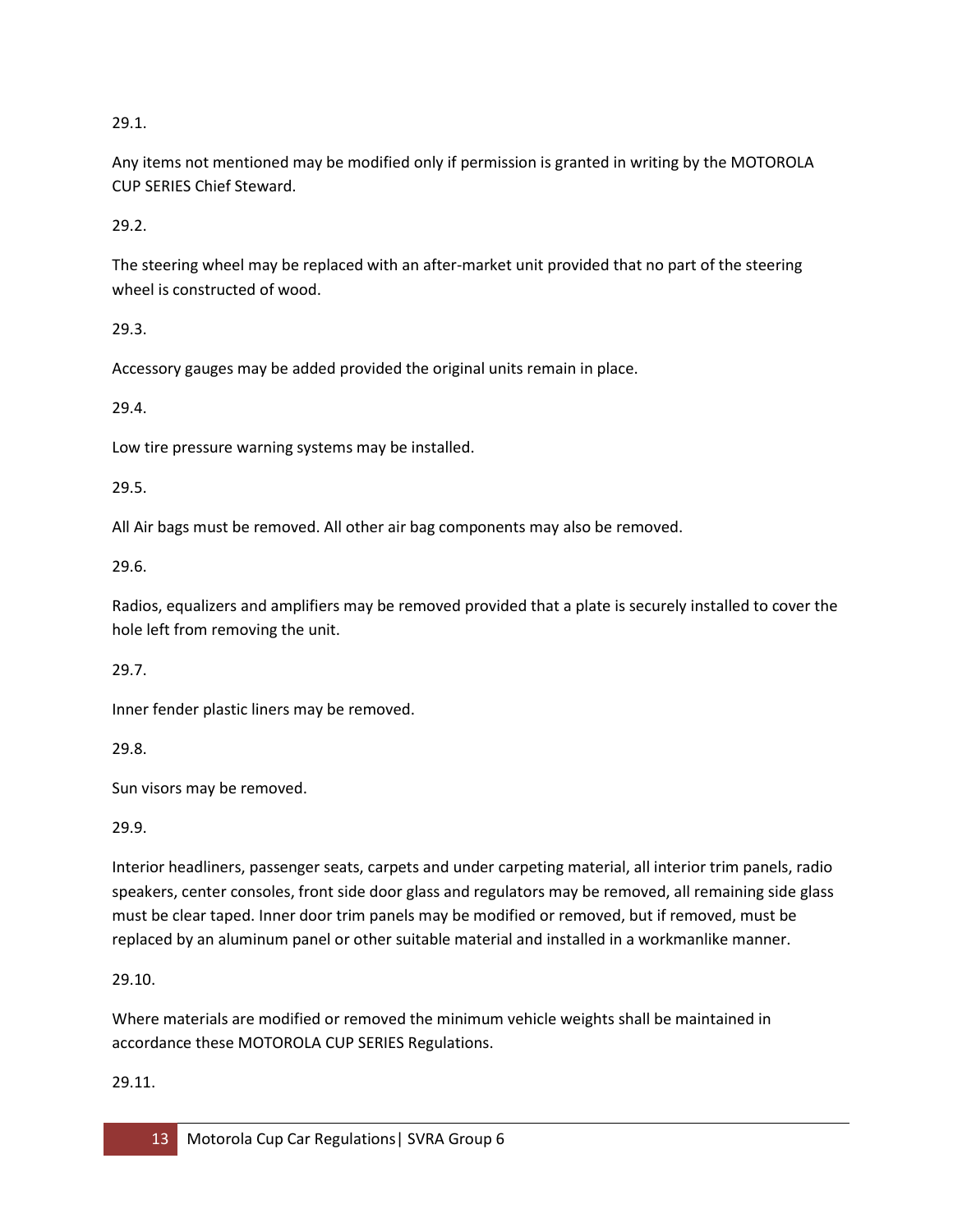If a competitor determines that the Series minimum vehicle weight cannot be achieved when those items allowed to be removed are removed, competitors shall apply to THE MOTOROLA CUP SERIES Office requesting approval for the installation of ballast weight. The Chief Tech Official may approve the installation and amount of ballast weight and shall direct the placement and mounting of approved ballast weight in the car.

29.12.

Original seat belts may be removed.

29.13.

Back up lights need not be operational.

29.14.

Any nuts, bolts and washers throughout the vehicle may be replaced with the same size of a higher grade.

29.15.

Wiper blades may be substituted with after-market units.

29.16.

OEM hood latches must be installed and operational, Hood pins may be added.

30.

ROLL CAGE INSTALLATION

31.

TOWING EYES

32.

JACKING SUPPORTS

33.

SPECIAL ROOFS

34.

FIRE EXTINGUISHER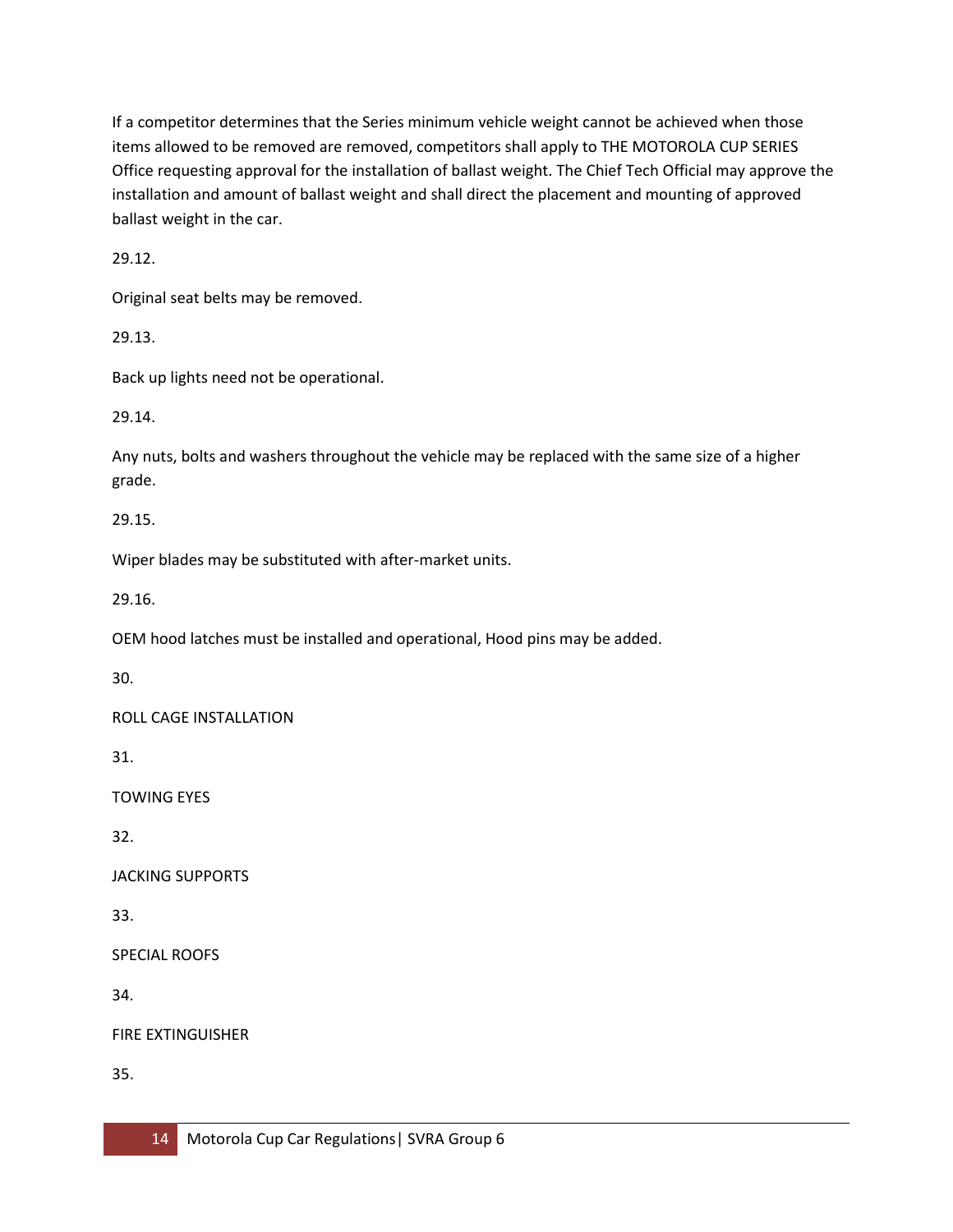### LIGHTS AND GLASS

35.1.

Headlights are free provided they fit exactly in the openings left by removing the original units and are taped over during daylight hours.

35.2.

Two auxiliary driving lights may be added to the front of the car at any time. They must be taped or have plastic covers installed.

35.3.

Headlights may be removed provided that a panel of identical dimension is inserted in place of the light.

35.4.

Daytime running light systems may be disconnected provided no equipment is removed.

35.5.

Window safety clips may be installed on windshields. Safety straps may be installed on backlights. In the case of rear hatch backlights, safety straps may not impede opening of the hatch in any way.

35.6.

Brake lights including CHMSL must be functional and actuated only by application of the brake pedal.

35.7.

During a competition on the track, the MOTOROLA CUP SERIES Chief Steward may accept one functioning brake light.

35.8.

A minimum of 50 percent of the brake light area must be exposed.

36.

ENGINE

36.1.

Engine speed limiting devices may be disconnected and engine management computer control modules or units are free provided that the standard production hardware and all wiring mechanization is maintained.

36.2.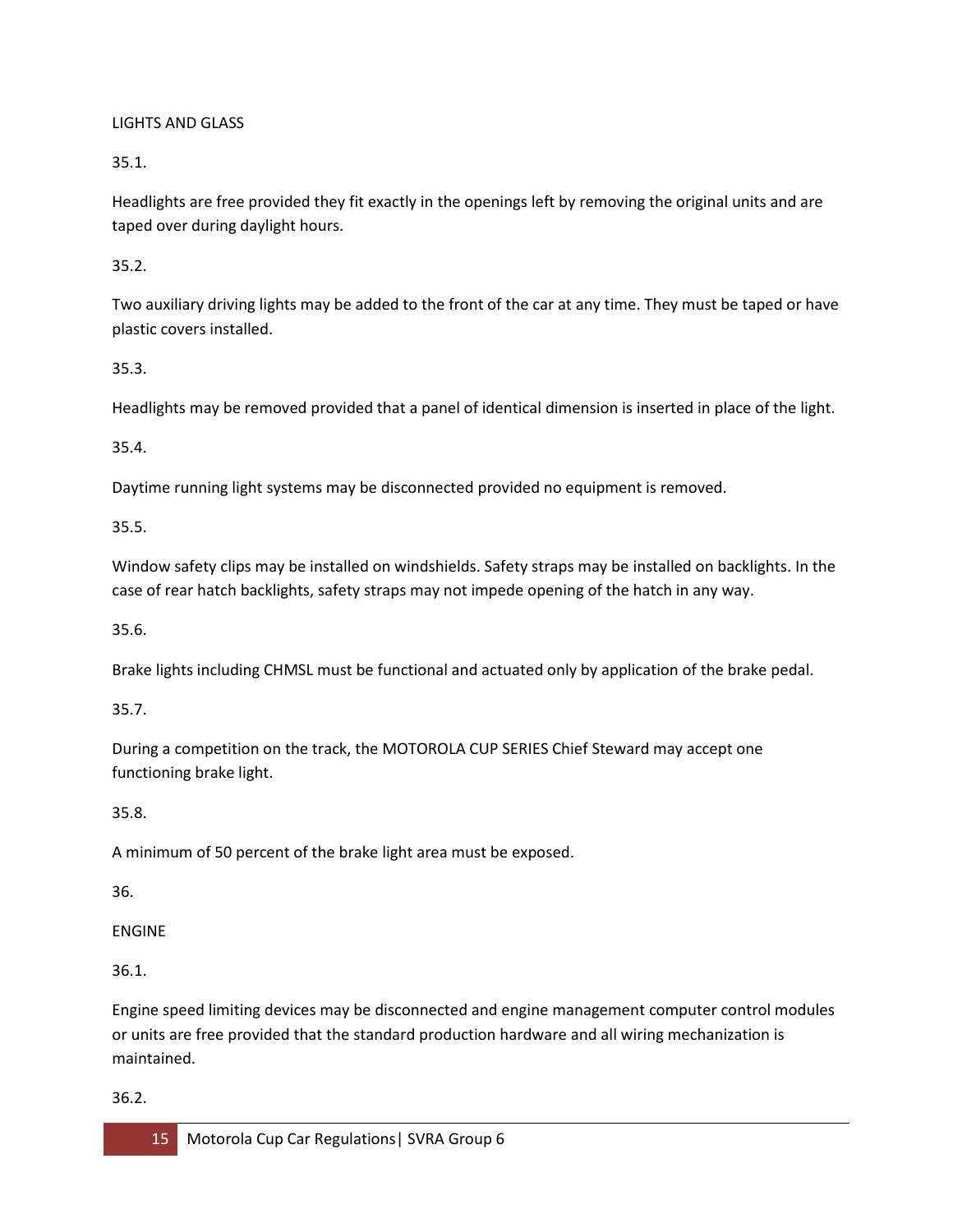Cars equipped with air conditioning as standard equipment may remove the air conditioning compressor, condenser, hoses and belts.

36.3.

Pistons and rods may be machined/tooled for balancing purposes.

36.4.

The crankshaft, harmonic balancer and flywheel may be machined/tooled for balancing purposes provided that each component weighs no less than the OEM specification and not be modified in any other way.

36.5.

Pistons and rings may be replaced with the vehicle manufacturer's first or second oversize.

36.7.

The following components may be replaced with commercially available after-market products: spark plugs, air filter elements, fuel filters, water hoses, oil filters, fan/accessory belts, all fluids, lubricants and oil, distributor cap, ignition rotor, ignition wires, battery, electrical wire, water thermostats.

36.7.

Protective screening may be added directly in front of the radiator and/or coolers. The screening shall serve no other purpose other than for protection.

37.

TRANSMISSION / FINAL DRIVE

37.1.

In vehicles with a manual transmission, the clutch assembly may be replaced with a commercially available after-market unit.

Clutches: Double-Mass flywheel and clutch assemblies are not permitted.

38.

FUEL TANKS

39.

WHEEL/TIRE ASSEMBLIES - TRACK DIMENSIONS

Wheels are free given the following restrictions: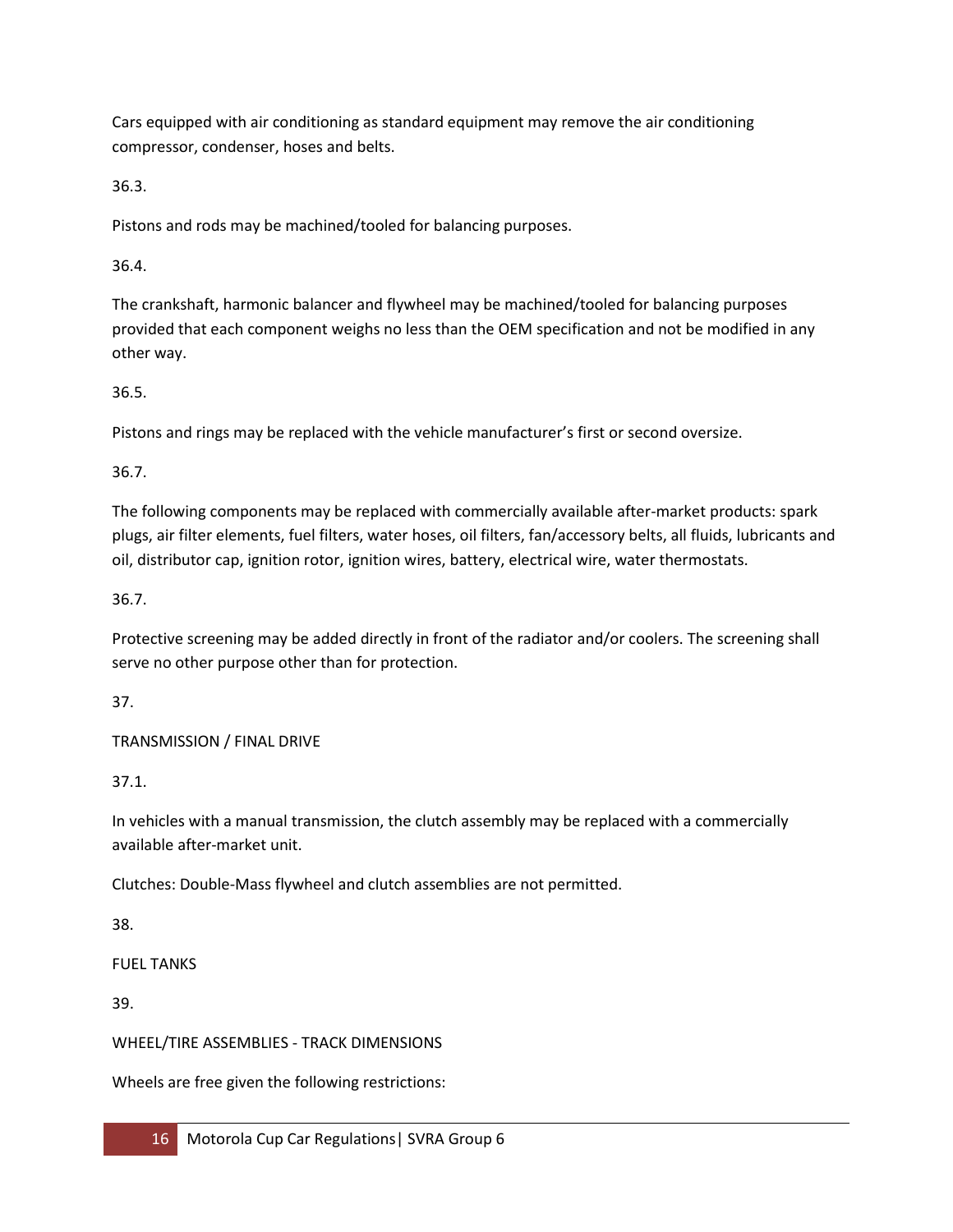### 39.1.

Maximum allowable wheel diameter is 16 inches.

39.2.

No modification to the original bodywork or suspension is permitted to accommodate a wheel and tire assembly.

39.3.

Track must remain within 1/2" (12.7mm) of original manufacturer's specifications. Track is measured from the center of each wheel when the wheels are parallel to the chassis.

39.4.

Supplementary wheel fans are not permitted.

39.5.

Wheel studs and nuts are free. In no case may the stud or nut extend beyond the outboard plane of the wheel.

39.6.

Wheel bolts may be replaced with wheel studs.

40.

TIRES

41.

EXHAUST SYSTEM

41.1.

Catalytic converters may be removed.

41.2.

The exhaust system after the original exhaust manifold is free.

41.3.

The exhaust pipe may not exit in the fuel filler area.

42.

### CAMERAS AND RADIOS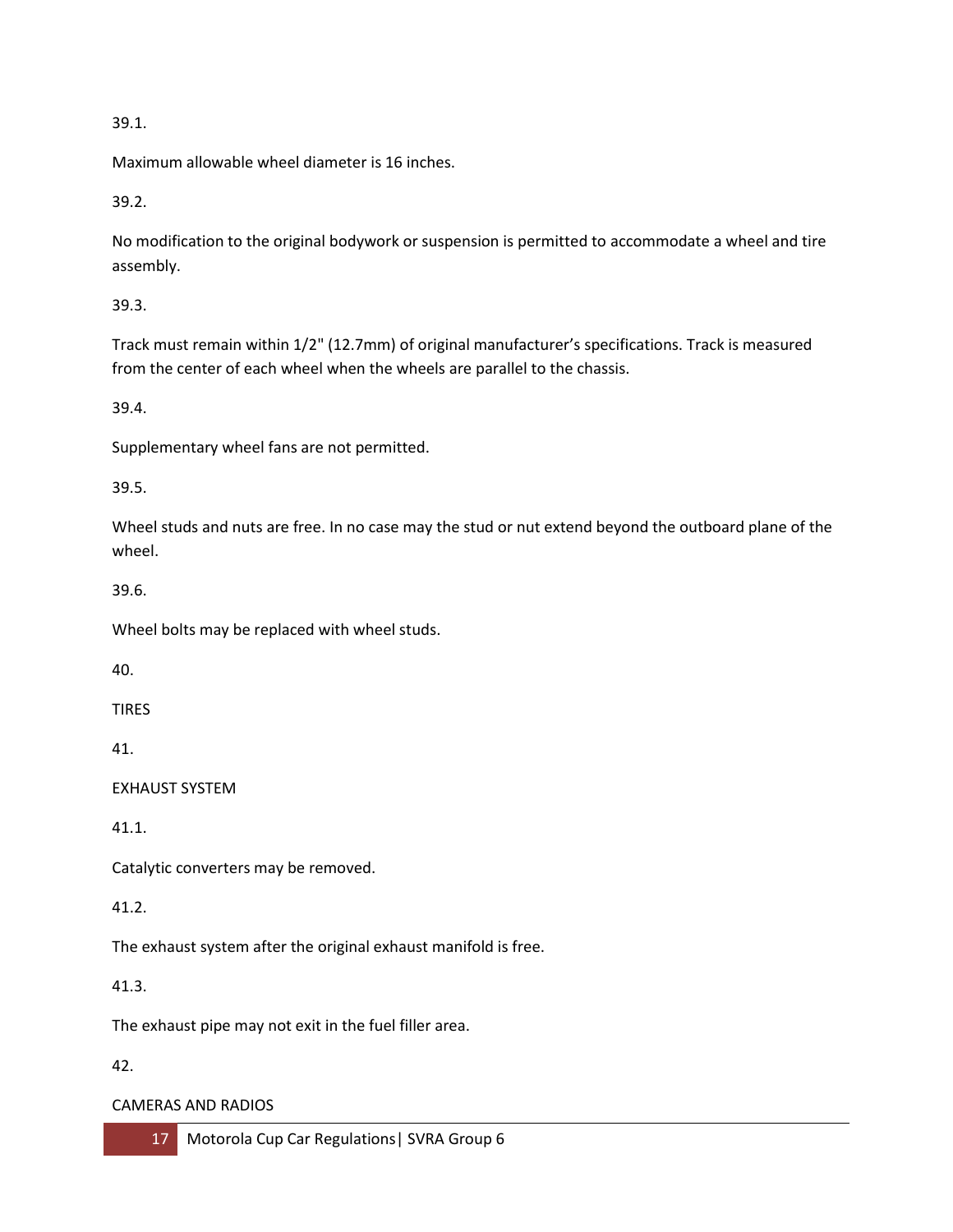#### 43.

### VEHICLE UPGRADES

### 43.1.

A vehicle may be upgraded in year upon written application received at THE MOTOROLA CUP SERIES office at least 30 days prior to the first event in which the vehicle is to be entered. Details of the proposed changes must be included in the application. A MOTOROLA CUP vehicle upgrade request form is available from the MOTOROLA CUP SERIES office.

### 43.2.

Upgrading of a vehicle will only be considered under the following conditions:

The vehicle model for which upgrading is being requested must be on the current MOTOROLA CUP SERIES list of approved and classified vehicles.

### 43.3.

The vehicle being upgraded and the vehicle from which the upgrade components are being sourced must be within the same series of models from the manufacturer.

### 43.4.

It is the responsibility of the Entrant to assemble, and make available to the MOTOROLA CUP SERIES office, the appropriate manufacturer's sales type brochures and shop manuals for the upgraded model.

### 43.5.

If the upgrade components are being taken from an existing vehicle, the VIN number of that vehicle must be submitted to the MOTOROLA CUP SERIES office.

### 43.6.

If the upgrade components are not being taken from an existing vehicle, then documentation and receipts for the components must be submitted to the MOTOROLA CUP SERIES office.

### 43.8.

When an upgrade is approved by the MOTOROLA CUP SERIES office, it is the responsibility of the Entrant to ensure that the finished vehicle conforms identically - visually and mechanically to the upgraded model when presented for Technical inspection.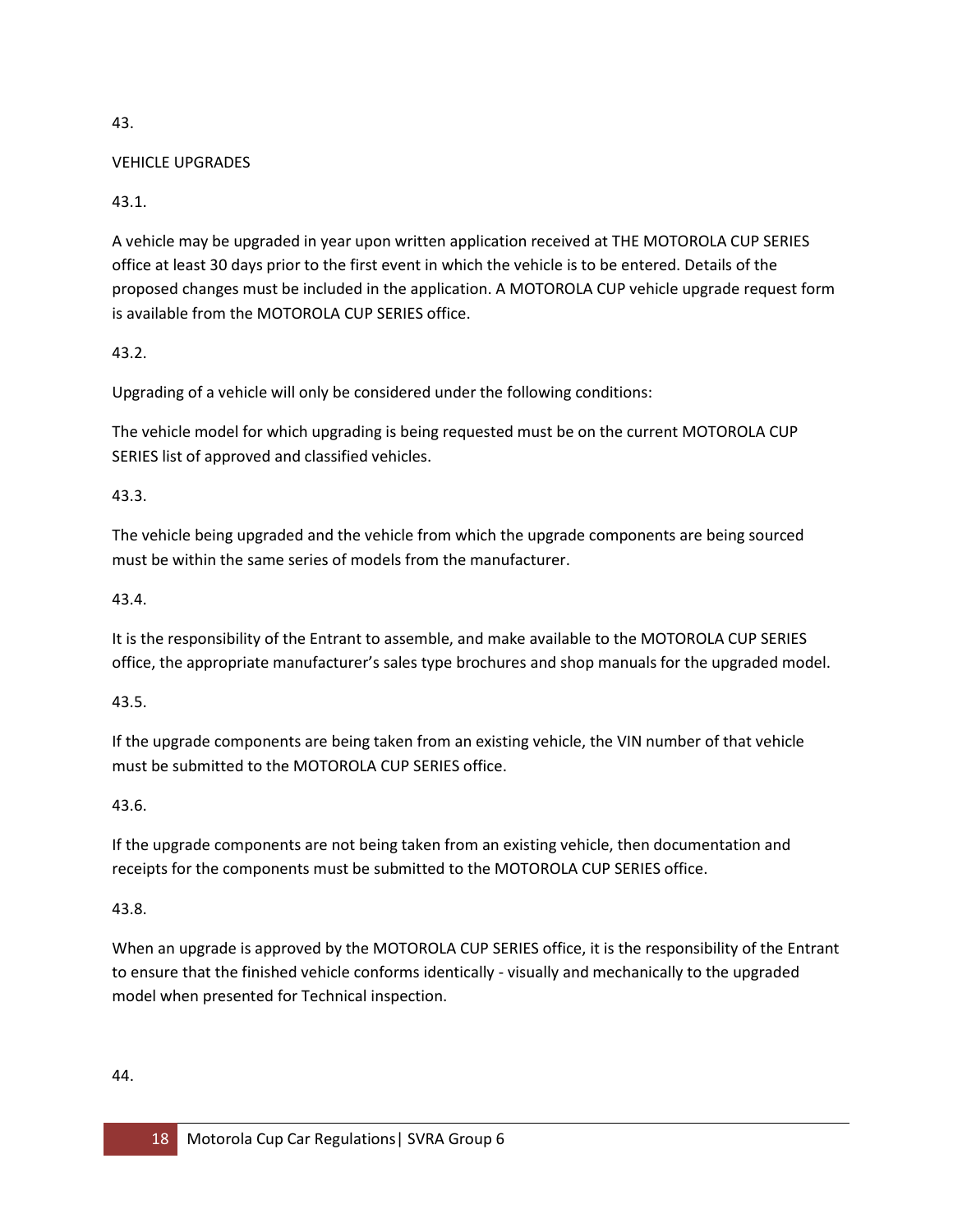### BRAKE UPGRADES

44.1.

Applications to THE MOTOROLA CUP SERIES office for consideration of vehicle braking system upgrades will be considered under the following conditions:

44.2.

An application must include a detailed listing of all components of the braking system to be upgraded complete with the Original Equipment Manufacturer's part numbers.

44.3.

The upgraded vehicle components in an application must be specific to THE MOTOROLA CUP SERIES approved vehicle to which the application applies.

44.4.

Upgrade components must be generally available to all competitors from the original Equipment Manufacturer's normal distribution system.

44.5.

An application must include supporting documentation from the vehicle manufacturer. Approved application forms for this purpose are available from the MOTOROLA CUP SERIES office.

45.

PIT LANE REGULATIONS

46.

SERVICE STOPS

47.

REFUELING

48.

REFUELING EQUIPMENT

49.

REFUELING PROCEDURES